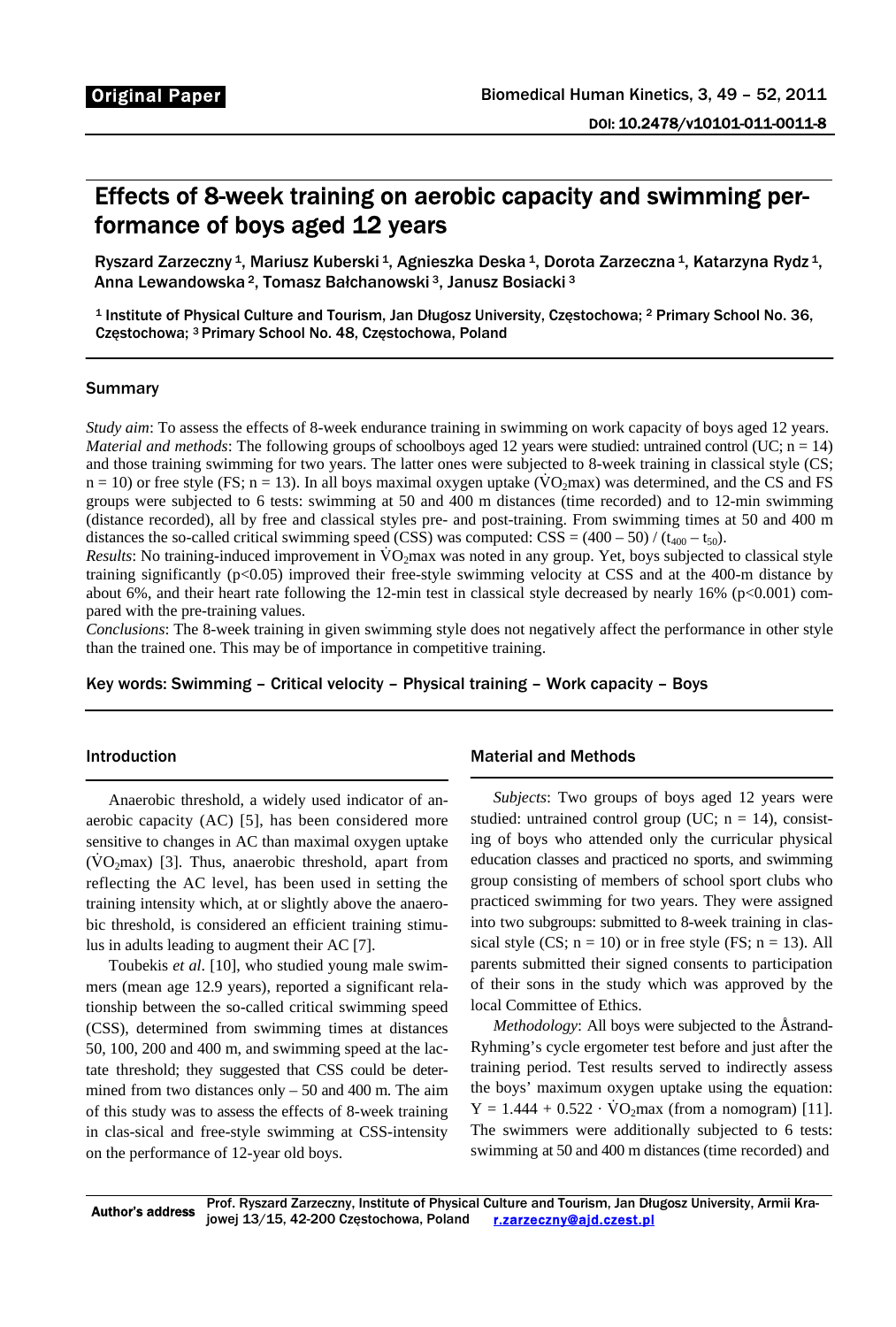to 12-min swimming (distance recorded), all by free and classical styles [4]. Heart rate (HR) was recorded immediately following every test. From swimming times at 50 and 400 m distances the so-called critical swimming speed (CSS) was computed:  $CSS = (400 - 50)$  /  $(t_{400} - t_{50}).$ 

Both subgroups of swimmers trained 3 days a week, every 60-min session consisting of standard warm-up (10 min), 3 bouts of swimming at CSS, 10 min each, separated by 5-min intermissions for discussing technical errors, and relaxation (10 min).

*Data analysis*: The results were subjected to one- or two-way ANOVA with repeated measures followed by the Newman-Keuls' *post-hoc* test. The level of p≤0.05 was considered significant.

## **Results**

As shown in Table 1, some significant differences were noted in body height and mass of boys over the 8 week period. Interestingly,  $VO<sub>2</sub>max$  (maximal oxygen uptake), both absolute and relative, tended to decrease in all groups.

**Table 1**. Mean values ( $\pm SD$ ) of body height and mass, and maximal oxygen uptake ( $\overline{VO}_2$ max) of boys aged 12 years, and of individual changes (∆) following 8-week period (sedentary or training)

| Group                       | Control $(n = 14)$ |                                                                                                     | Free style $(n = 13)$ |                                                                     | Classical style $(n = 10)$ |             |
|-----------------------------|--------------------|-----------------------------------------------------------------------------------------------------|-----------------------|---------------------------------------------------------------------|----------------------------|-------------|
| Variable                    | Pre                |                                                                                                     | Pre                   |                                                                     | Pre                        |             |
| Body height (cm)            | $154.6 \pm 9.7$    | $1.8 + 6.7**$                                                                                       |                       | $159.5 \pm 8.3$ $1.2 \pm 1.1^*$ $156.1 \pm 9.2$ $2.6 \pm 1.3^{***}$ |                            |             |
| Body mass (kg)              | $49.2 + 14.7$      | $0.5 + 1.7$                                                                                         |                       | $49.7 \pm 8.3$ $1.3 \pm 2.1^*$ $46.4 \pm 13.3$                      |                            | $0.5 + 1.8$ |
| VO <sub>2</sub> max (l/min) | $2.32 \pm 0.11$    | $-0.08 \pm 0.11^*$ 2.41 $\pm$ 0.14 0.01 $\pm$ 0.13 2.41 $\pm$ 0.17 -0.07 $\pm$ 0.24                 |                       |                                                                     |                            |             |
| (ml/min/kg)                 |                    | $50.8 \pm 14.2$ $-1.70 \pm 1.93**$ $48.9 \pm 7.6$ $-0.42 \pm 3.16$ $54.9 \pm 12.2$ $-1.74 \pm 6.50$ |                       |                                                                     |                            |             |

\* p<0.05; \*\* p<0.01; \*\*\* p<0.001

**Table 2**. Mean values (±SD) of free-style swimming velocities and post-exercise heart rates, and of the respective individual changes (∆) following 8-week period (sedentary or training), in boys aged 12 years

| Group                           | Free style $(n = 13)$ |                    | Classical style $(n = 10)$ |                  |  |
|---------------------------------|-----------------------|--------------------|----------------------------|------------------|--|
| Variable                        | Pre                   |                    | Pre                        |                  |  |
| CSS(m/s)                        | $0.89 \pm 0.12$       | $0.01 \pm 0.07$    | $0.83 \pm 0.14$            | $0.05 \pm 0.07*$ |  |
| $50 \text{ m}$ (m/s)            | $1.31 \pm 0.14$       | $-0.01 \pm 0.06$   | $1.24 \pm 0.21$            | $0.01 \pm 0.08$  |  |
| $HR_{post}$ (bpm)               | $160.7 \pm 13.1$      | $-5.7 \pm 23.2$    | $147.6 \pm 23.5$           | $23.4 \pm 24.2$  |  |
| $400 \text{ m} \, \text{(m/s)}$ | $0.93 \pm 0.12$       | $0.01 \pm 0.06$    | $0.86 \pm 0.14$            | $0.05 \pm 0.07*$ |  |
| $HR_{post}$ (bpm)               | $182.6 \pm 13.7$      | $-12.4 \pm 18.6^*$ | $174.0 \pm 24.8$           | $3.0 \pm 26.6$   |  |

 $*$  p<0.05

**Table 3**. Mean values (±SD) of classical style swimming velocities and post-exercise heart rates, and of the respective individual changes (∆) following 8-week period (sedentary or training), in boys aged 12 years

| Group                           | Free style $(n = 13)$                                                     |                                                  | Classical style $(n = 10)$ |                                                                                                |
|---------------------------------|---------------------------------------------------------------------------|--------------------------------------------------|----------------------------|------------------------------------------------------------------------------------------------|
| Variable                        | Pre                                                                       |                                                  | Pre                        |                                                                                                |
| CSS(m/s)                        |                                                                           | $0.78 \pm 0.09$ $-0.02 \pm 0.04$ $0.75 \pm 0.08$ |                            | $0.01 \pm 0.05$                                                                                |
| $50 \text{ m} \, \text{(m/s)}$  |                                                                           | $0.95 \pm 0.12$ $0.03 \pm 0.10$ $0.94 \pm 0.12$  |                            | $0.04 \pm 0.04$                                                                                |
|                                 |                                                                           |                                                  |                            | HR <sub>post</sub> (bpm) $165.9 \pm 15.0$ $-0.9 \pm 21.5$ $139.2 \pm 29.6$ $50.0 \pm 36.2$ *** |
| $400 \text{ m} \, \text{(m/s)}$ |                                                                           | $0.80 \pm 0.09$ $-0.02 \pm 0.03$ $0.77 \pm 0.09$ |                            | $0.01 \pm 0.05$                                                                                |
|                                 | $HR_{\text{post}}$ (bpm) $168.0 \pm 10.6$ $6.1 \pm 18.1$ $174.6 \pm 14.6$ |                                                  |                            | $-7.2 \pm 19.1$                                                                                |

\* p<0.05; \*\* p<0.01; \*\*\* p<0.001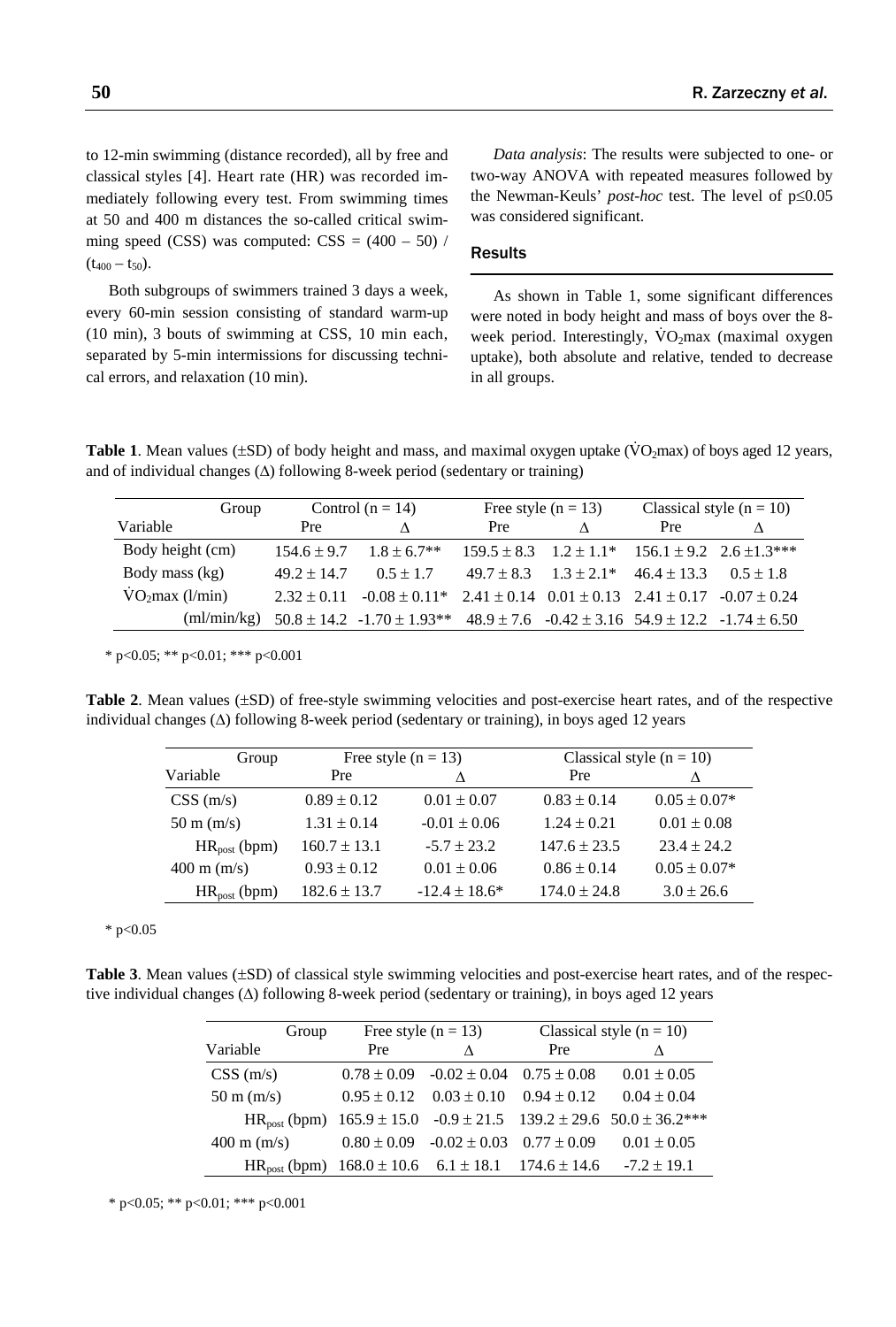| Group                                                                  | Free style $(n = 13)$                                                       |   | Classical style $(n = 10)$ |                                                                                                               |
|------------------------------------------------------------------------|-----------------------------------------------------------------------------|---|----------------------------|---------------------------------------------------------------------------------------------------------------|
| Variable                                                               | Pre                                                                         | Λ | <b>Pre</b>                 |                                                                                                               |
| 12-min FS-Test (m) $642.5 \pm 109.0$ -32.9 $\pm 76.0$ 575.6 $\pm 71.7$ |                                                                             |   |                            | $-4.1 \pm 35.1$                                                                                               |
|                                                                        | HR <sub>post</sub> (bpm) $168.0 \pm 23.1$ -16.2 $\pm 26.3$ 176.0 $\pm 16.4$ |   |                            | $-14.0 \pm 15.2$                                                                                              |
| 12-min CS-Test (m) $526.2 \pm 93.3$ $4.6 \pm 54.6$ $513.9 \pm 62.0$    |                                                                             |   |                            | $30.8 \pm 40.0$                                                                                               |
|                                                                        |                                                                             |   |                            | HR <sub>post</sub> (bpm) $156.9 \pm 13.2$ -7.4 $\pm 15.7$ $183.4 \pm 14.9$ <sup>##</sup> -28.6 $\pm 23.2$ *** |

**Table 4**. Mean values (±SD) of distances covered in 12-min swimming tests and post-exercise heart rates, and of the respective individual changes (∆) following an 8-week period (sedentary or training), in boys aged 12 years

\*\*\* Significant increment (p<0.001); ## Significantly (p<0.01) different from the respective value in free-style group

Only few significant between-group differences were noted in the studied variables (Tables  $1 - 4$ ); boys subjected to classical style training significantly  $(p<0.05)$ improved their free-style swimming velocity at CSS and at the 400-m distance by about 6% (Table 2), and their heart rate following the 12-min test in classical style decreased by nearly  $16\%$  ( $p<0.001$ ) compared with the pretraining values. Moreover, their heart rate following that latter test was significantly (p<0.01 higher pre-training than in FS group (Table 4).

## **Discussion**

Endurance training brings about many adaptive changes in adults reflected in an increased  $\rm VO_2$ max and in the anaerobic threshold [5]. A 10-week swimming training applied to young men increased their  $\rm VO_2$ max in swimming tests but not in treadmill tests [6]. Those effects were attributed to differences in the environmental (position, water/land environment) and cardiorespiratory conditions and to a specific adaptation to those conditions in the training process. Those reports were not fully confirmed by the presented results which showed no improvement in swimming performance of 12-year old boys subjected to 8-week training at steady swimming speed, equivalent to the critical one (CSS), in free and classical styles; yet, that 8-week training in given style did not affect swimming performance in the test in other, untrained style.

Our results are difficult to explain unequivocally. Endurance training induces increases in  $\rm{VO}_2$ max ranging 15 – 30% in adults [9] but in children such changes are none or do not exceed 6% [1]. Such small relative changes in children may be attributed to an inadequate training stimulus [1] or to insufficient motivation for regular training [8]. A random monitoring of heart rate during training  $(140 - 160$  bpm) and immediately after having completed the 12-min swimming tests showed that the postulated [1] intensity of 80% of HRmax, necessary to increase aerobic capacity, had not been attained. It ought to be emphasised that the boys were voluntary, ambitious members of school sport clubs and the study was explained to them as part of between-club competition, thus a reduced motivation seemed rather unlikely. Still, the relatively short training period (8 weeks) might have been one of the factors responsible for the low improvement.

Training-induced effects are known to be expressed more strongly when the same kind of exercise (e.g. running) was applied throughout the training and to determining  $\rm{VO_2max}$ , compared with mixed exercises, both in adults and in children [1]. In this study, two swimming styles were applied for 8-week training due to the difference in energy expenditures – 0.79 and 1.29 kJ/m for the free and classical styles, respectively [2]. This, combined with the fact that the performance depends (physiologically and biomechanically) on the functional capacity and movement technique [5], led to the presumption that boys training classical style swimming would improve their performance. Such improvement was actually noted in boys training classical style swimming but only in the 400-m test performed in free style. The 8-week training in given swimming style did not negatively affect the performance in other style than the trained one; thus, the results seem to point to a general improvement in physical fitness and not in swimming technique. This may be of importance in competitive training.

#### References

1. Baquet G., E.Van Praagh, S.Berthoin (2003) Endurance training and aerobic fitness in young people. *Sports Med.* 33: 1127-1143.

2. Caputo F., M.F.M. de Oliveira, B.S.Denadai, C.C.Greco (2006) Intrinsic factors of the locomotion energy cost during swimming. *Rev.Bras.Med.Esporte* 12:356e-360e.

3. Faude O., W.Kindermann, T.Meyer (2009) Lactate threshold concepts: how valid are they. *Sports Med.* 39:469-490.

4. Hoeger W.W.K., S.A.Hoeger (2009) Principles and Labs for Fitness and Wellness  $(10^{th}$  ed.), Wadsworth, Cengage Learning, Belmont CA.

5. Joyner M.J., E.F.Coyle (2008) Endurance exercise performance: the physiology of champions. *J.Physiol.* 586:35-44.